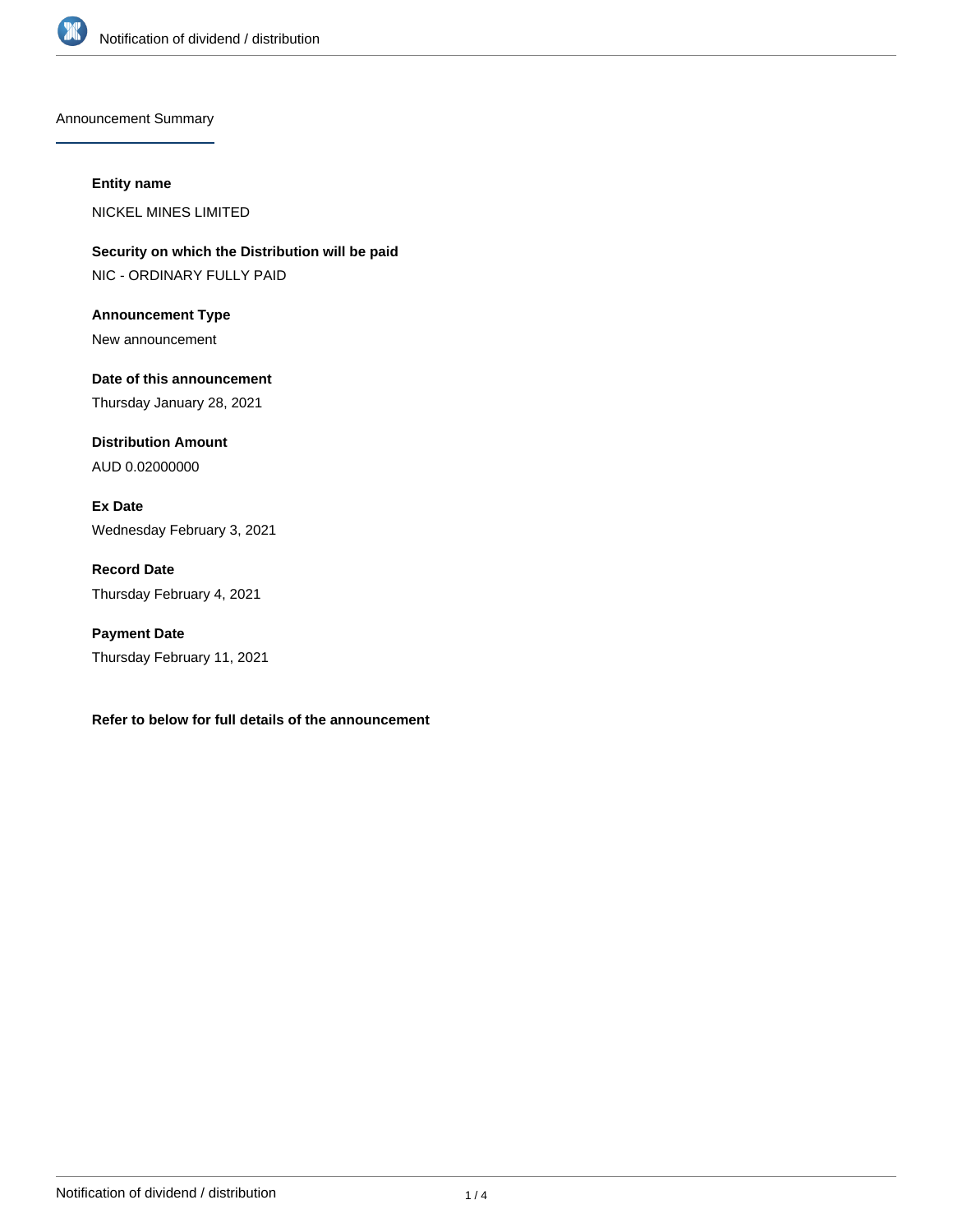

Announcement Details

Part 1 - Entity and announcement details

#### **1.1 Name of +Entity**

NICKEL MINES LIMITED

**1.2 Registered Number Type** ABN

**Registration Number**

44127510589

**1.3 ASX issuer code NIC** 

#### **1.4 The announcement is** New announcement

### **1.5 Date of this announcement**

Thursday January 28, 2021

# **1.6 ASX +Security Code** NIC

**ASX +Security Description** ORDINARY FULLY PAID

Part 2A - All dividends/distributions basic details

**2A.1 Type of dividend/distribution ⊘** Ordinary

**2A.2 The Dividend/distribution:** relates to a period of six months

**2A.3 The dividend/distribution relates to the financial reporting or payment period ending ended/ending (date)**

Thursday December 31, 2020

**2A.4 +Record Date** Thursday February 4, 2021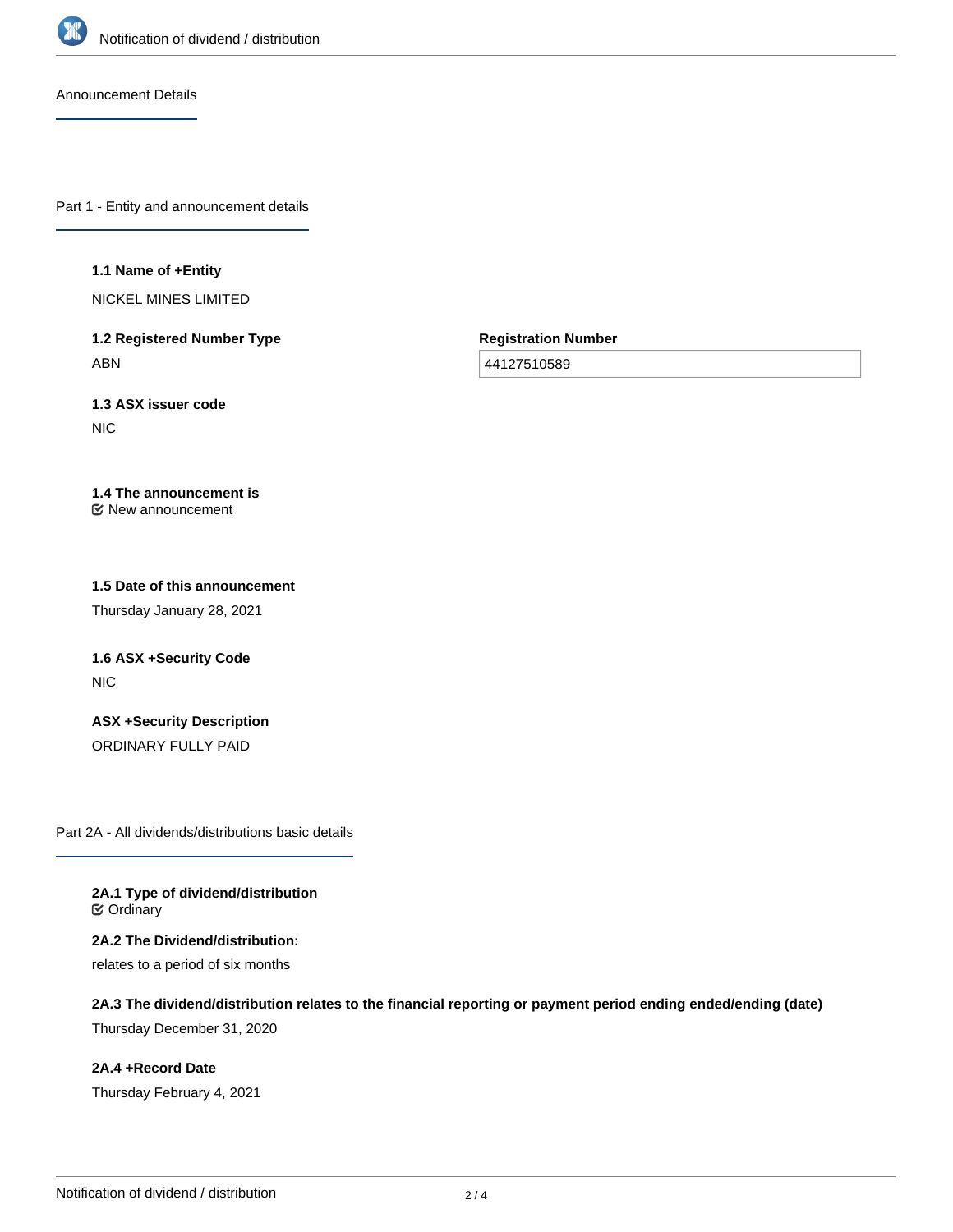

## **2A.5 Ex Date**

Wednesday February 3, 2021

#### **2A.6 Payment Date**

Thursday February 11, 2021

**2A.7 Are any of the below approvals required for the dividend/distribution before business day 0 of the timetable?**

- **Security holder approval**
- **Court approval**
- **Lodgement of court order with +ASIC**
- **ACCC approval**
- **FIRB approval**
- **Another approval/condition external to the entity required before business day 0 of the timetable for the dividend/distribution.**

No

**2A.8 Currency in which the dividend/distribution is made ("primary currency")**

AUD - Australian Dollar

**2A.9 Total dividend/distribution payment amount per +security (in primary currency) for all dividends/distributions notified in this form**

AUD 0.02000000

**2A.10 Does the entity have arrangements relating to the currency in which the dividend/distribution is paid to securityholders that it wishes to disclose to the market?** No

**2A.11 Does the entity have a securities plan for dividends/distributions on this +security?** We do not have a securities plan for dividends/distributions on this security

**2A.12 Does the +entity have tax component information apart from franking?** No

Part 3A - Ordinary dividend/distribution

**3A.1 Is the ordinary dividend/distribution estimated at this time?** No

**3A.1a Ordinary dividend/distribution estimated amount per +security** AUD

**3A.1b Ordinary Dividend/distribution amount per security** AUD 0.02000000

**3A.2 Is the ordinary dividend/distribution franked?** No